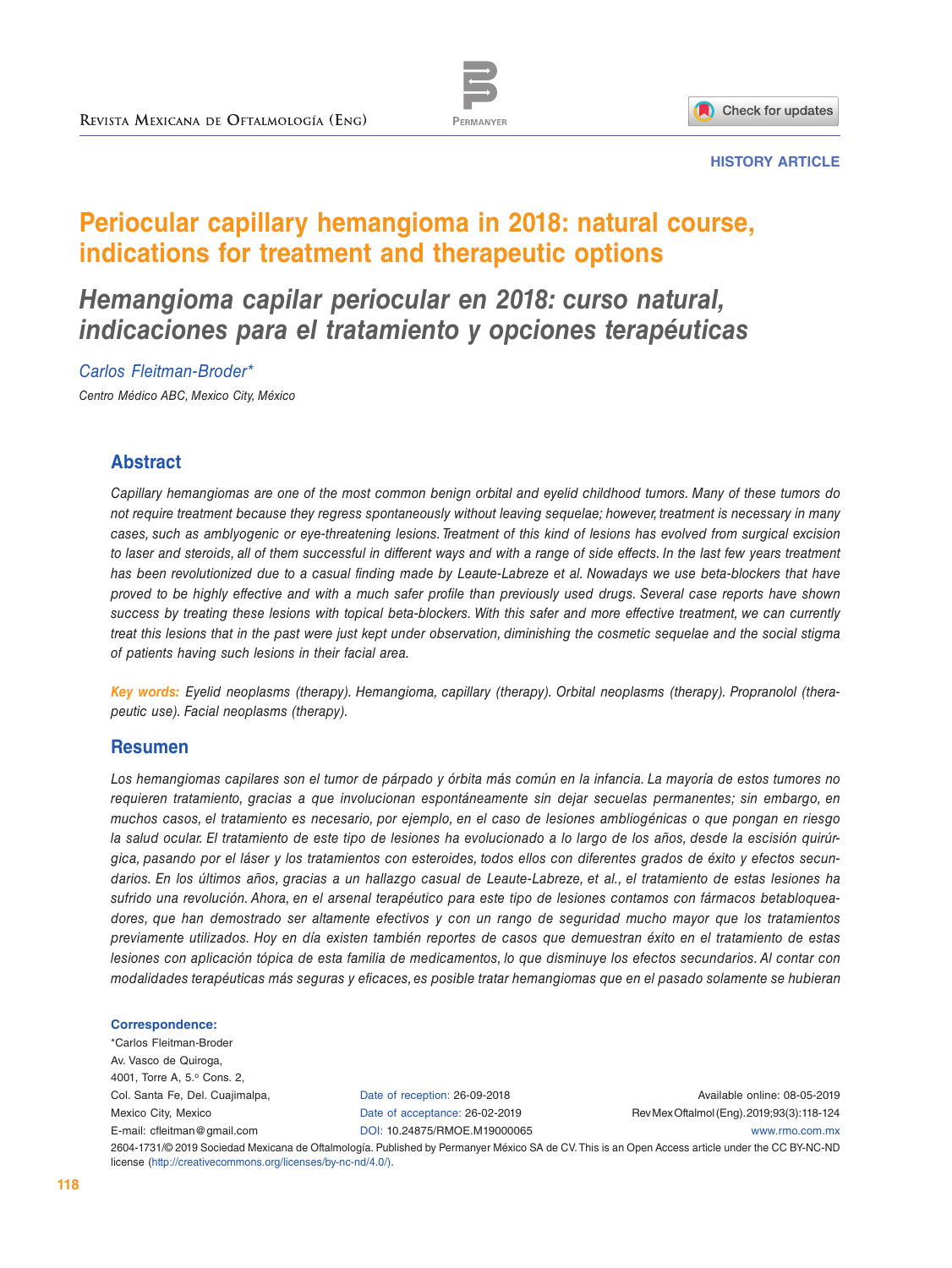*observado, así, se disminuyen las secuelas cosméticas y el estigma social que estos niños viven al tener una lesión de esta naturaleza en el área facial.*

*Palabras clave: (Tratamiento de) Neoplasias palpebrales. (Tratamiento de) Hemangioma capilar. (Tratamiento de) Neoplasias orbitales. (Uso terapéutico) Propanolol. (Tratamiento de) Neoplasias faciales.*

# **Introduction**

Capillary hemangiomas are one of the most common benign orbital and eyelid childhood tumors. They are composed of abnormal capillaries with proliferation of endothelial cells<sup>1-4</sup>.

The most common presentation of the hemangioma is that of a red colored tumor with a multi-lobed appearance (Fig. 1). If it is superficial or bluish (Fig. 2), if it is subdermal, or if it is a mass in the anterior part of the orbit, it usually increases in size during the first years of life, and then involutes spontaneously. Most hemangiomas pose no threat to visual development, but if they are large lesions, they can cause amblyopia due to mechanical ptosis, astigmatism, severe proptosis with exposure keratopathy and/ or optic nerve damage, depending on the location of the tumor. Visual development begins very early in childhood, and deprivation of visual stimulation during the first year of life has been shown to be detrimental to visual development. Studies have shown that total obstruction of the visual axis for a period of 1 week between birth and 1-year of age, can lead to amblyopia; therefore, the identification and appropriate and timely treatment of this type of tumors is of utmost importance $1-3,5,6$  $1-3,5,6$  $1-3,5,6$  $1-3,5,6$  $1-3,5,6$ .

The histopathological characteristics of this vascular hamartoma varies depending on the clinical phase. In the early proliferative phase, the tumor consists mostly of endothelial cells, and vascular spaces are rare, likewise, it contains numerous mast cells. In more mature tumors, larger vascular spaces are observed, with a lower number of endothelial cells ([Fig. 3\)](#page-2-0). The tumor does not encapsulate and, generally, does not tend to infiltrate the surrounding structures. In the involutional phase there is often deposition of fibrous and adipose tissue around and inside the lesion $3$ .

#### **Pathogenesis**

Hemangiomas are the most common childhood tumors, with a prevalence among infants of 5 to 12% and a female/male ratio of 3:1. The prevalence of periorbital and eyelid hemangiomas is from 1 to 3%. No inheritance pattern has been found<sup>1-3</sup>.

There is no classification for hemangiomas; however, many authors classify them based on the depth.



**Figure 1.** Superficial capillary hemangioma, lower left eyelid.



**Figure 2.** Deep capillary hemangioma of the left eyebrow.

Superficial or capillary hemangiomas, historically designated as "strawberry hemangiomas", develop from the papillary dermis, not as deep or cavernous hemangiomas that are located within the reticular dermis and subcutaneous tissue<sup>[5](#page-5-3)</sup>.

Systemic complications associated with capillary hemangiomas include PHACE syndrome ((P)osterior fossa and other structural brain malformations; (H) emangiomas; (A)rteries anomalies; (C)ardiac anomalies/(C)oarctation of the aorta; and (E)ye abnormalities), as well as visceral involvement of this tumors $1-3,5$  $1-3,5$  $1-3,5$ .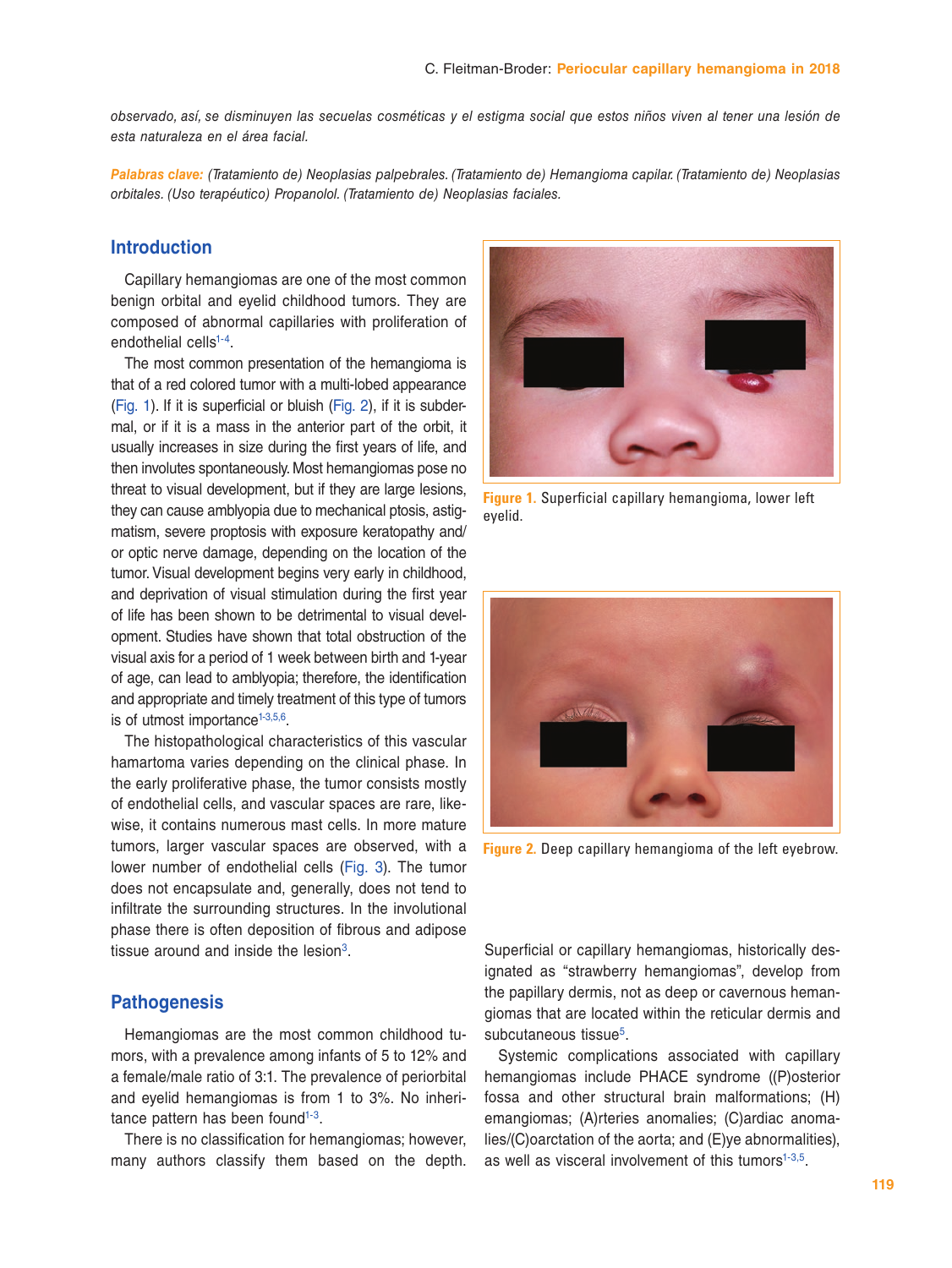<span id="page-2-0"></span>

**Figure 3.** Histopathological section of a capillary hemangioma with endothelial proliferation and multiple vascular spaces (HE, 40x).

The exact pathogenesis of hemangiomas is not clear, but studies suggest that angiogenesis and vasculogenesis play an important role. It is speculated that there is a developmental defect during weeks 8 to 10 of gestational age that causes the formation of abnormal vessels by an endothelial precursor, which contributes to the process of pathological angiogenesis $3$ .

During the postnatal proliferative phase, this tumor expresses numerous cellular markers of angiogenesis (vascular endothelial growth factor [VEGF], basic fibroblast growth factor [BFGF], type IV collagenase). Likewise, a lack of expression of substances that inhibit angiogenesis has been found. The incomplete vascular maturation observed in premature infants has also been associated with a higher incidence of capillary hemangiomas<sup>5</sup>.

One of the most accepted theories about the origin of capillary hemangiomas speculates that these originate from angioblastic tissue of the placenta, since they share some microvascular characteristics with placental tissue. North, et al. identified immunohistochemical markers common to placental tissue and histopathological samples of capillary hemangiomas, including glucose transporter-1 (GLUT1), immunoglobulin Fc re-ceptor type II (FcgRII), merosin and Lewis-Y antigen<sup>[5,](#page-5-3)[7](#page-5-5)</sup>. Barnes, et al. demonstrated a similarity in the transcriptomes of hemangiomas and placental tissue. This reinforced, from a genetic point of view, the placental origin theory of the capillary hemangioma $5,8$ .

One of the risk factors for developing capillary hemangiomas is chorionic villus sampling that could potentially seed metastatic placental tissue in remote areas, inducing the formation of this type of tumors<sup>5</sup>.

# **Clinical characteristics and diagnosis**

Approximately one third of capillary hemangiomas are present at birth, and the rest will have appeared at the age of 6 months. The appearance of the tumor is usually preceded by a mild cutaneous erythema $3$ .

The rapid growth lasts approximately 3 to 6 months, followed by a period of stabilization and then, usually, regression. At 7 to 9 years of age, 76 to 90% of hemangiomas will have involuted without any treatment. However, in 40 to 50% of cases, sequelae of the tumor persist, such as telangiectasia, fibrous and residual adipose tissue and/or abnormal scarring<sup>[1-](#page-5-0)3</sup>.

Capillary hemangiomas are most commonly located in the upper eyelid or in the upper aspect of the orbit. Its appearance varies according to the depth; superficial skin lesions have a red lobed appearance, have been commonly described as "strawberry hemangiomas", and can increase in size and take a bluish color during weeping. Subcutaneous hemangiomas appear as a soft bluish mass, with signs and symptoms corresponding to an orbital mass (proptosis, compressive optic neuropathy, etc.) $1-3,5$  $1-3,5$  $1-3,5$  $1-3,5$ .

The development of amblyopia secondary to occlusion of the visual axis, astigmatism, anisometropia, strabismus due to compression of the eyeball or extension of the tumor to the retrobulbar space, is the most common complication, with an incidence ranging from 43% to 60%.

The diagnosis can be clinically established in most cases; however, in some cases imaging studies may be necessary to rule out visceral involvement or aggressive neoplasms.

The differential diagnosis includes angioblastoma, neuroblastoma, rhabdomyosarcoma, fibrosarcoma, hemangiopericytoma and childhood myofibrosis<sup>5</sup>.

Doppler ultrasound can be useful in cases difficult to diagnose, demonstrating a pattern of high flow, asymmetry and acoustic irregularity, unlike solid tumors and vascular malformations that exhibit a low-flow pattern.

In computerized axial tomography, capillary hemangiomas show a homogenous mass enhanced by contrast medium. Sometimes it is possible to demonstrate the presence of blood vessels that nourish the tumor. Magnetic resonance imaging shows a lobulated lesion with an intermediate signal intensity, which is isointense with the extraocular muscles on T1 and hyperintense on T2[3](#page-5-2),[5](#page-5-3).

Rarely, it is necessary to perform a biopsy to obtain histopathological confirmation of the tumor.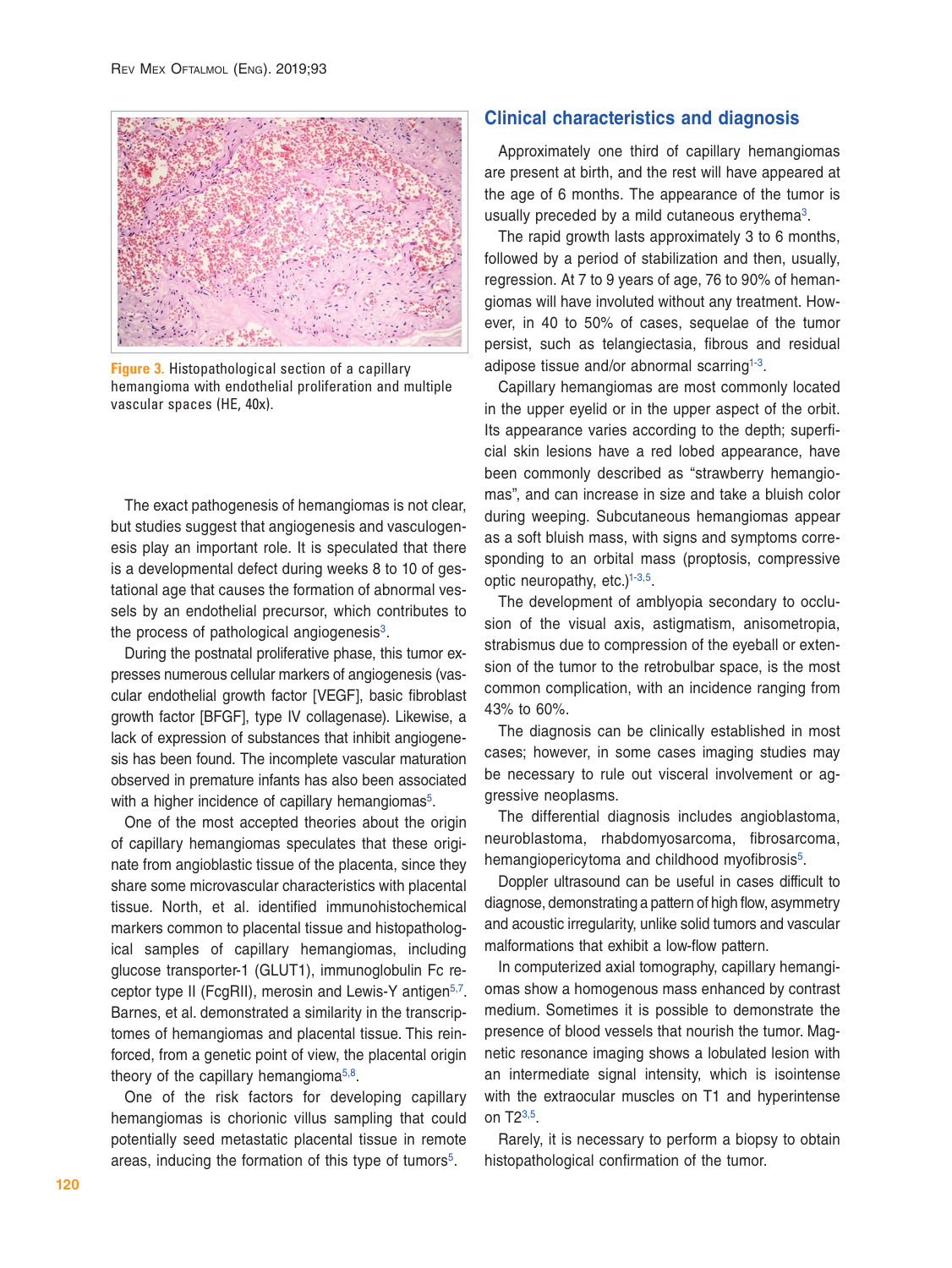### **Treatment, when and how to treat?**

Periorbital and eyelid hemangiomas are associated with complications that can have a great effect on visual quality if they are not treated in a timely manner. In many cases, observation and expectant management are sufficient, since these lesions involute spontaneously.

The presence of an amblyogenic lesion is the most common indication for treatment. Other less common indications are rapid tumor growth, compressive optic neu-ropathy, and proptosis with exposure keratopathy<sup>1-[6,](#page-5-4)9</sup>.

The anxiety of the parents due to the cosmetic defect that these injuries cause, can pose an important therapeutic challenge that should not be ignored. Other relative indications for treatment are ulceration, bleeding and infection.

There are many different strategies for the treatment of capillary hemangiomas. However, because these lesions undergo spontaneous regression and existing treatments are not free of side effects, treatment is usually reserved for lesions with a potential for complications.

The most common treatments recently available include corticosteroids, laser and surgical resection. Some treatments, such as cryotherapy, radiation and electrolysis, are practically obsolete nowadays. The use of immunomodulators such as cyclophosphamide and interferon alfa is reserved only as a second-line treatment for life-threatening or vision-threatening injuries. Finally, in recent years, treatment with beta-blockers has been increasingly accepted with excellent results, after the incidental discovery of Leaute-Labreze, et al. of the regression of capillary hemangiomas in patients who received propranolol for a cardiovascular indication $10$ .

# *Corticosteroid therapy*

Corticosteroids have been used in the treatment of capillary hemangiomas for more than four decades. Its mechanism of action to achieve involution of the lesion is still not understood. The treatment can be adminis-tered orally, intralesionally and/or topically<sup>[5](#page-5-3)[,11](#page-6-3)</sup>.

Until recently, intralesional injection of corticosteroids was considered the first-line treatment for small, lowrisk lesions. The treatment is based on applying intralesionally 1-2 mL of a mixture of triamcinolone (40 mg/ mL) and betamethasone (6 mg/mL). A reduction in astigmatism of up to 1.4 D, or more, has been reported in 53.8 to 66% of patients; however, cutaneous side effects such as hypopigmentation and adipose tissue atrophy have been reported in up to 70% of patients,

and isolated cases of palpebral necrosis, retinal central artery occlusion and ocular hypertension have also been reported<sup>[5,](#page-5-3)11</sup>.

For large capillary hemangiomas, treatment with systemic corticosteroids can be considered. The regression of the lesion is observed in 2 weeks in 30% of the cases; however, in many cases it is necessary to prolong the treatment beyond 8 or 12 weeks. Boon et al. reported a series of 62 patients who received daily doses of less than 3 mg/kg/day for 1 month with progressive dose reduction over 2 to 3 months. Most of the side effects were temporary, while the patient was under treatment; one third of the patients suffered from stunting; however, 91% recovered within 2 years after steroid suspension. Personality changes were reported during treatment in 29% of the patients<sup>[12](#page-6-4)</sup>.

The most important problem with corticosteroid treatment is poor response. The literature reports 11% to 30% of non-responders; also, some cases recur once treatment has been suspended<sup>[5,](#page-5-3)[6](#page-5-4)[,11](#page-6-3),[13](#page-6-5)</sup>.

#### *Laser treatment*

Although Nd: YAG and CO2 lasers have been used as a treatment for capillary hemangioma with relatively acceptable results, nowadays pulsed laser is the laser of choice for this type of lesions<sup>1,[2](#page-5-6),[3,](#page-5-2)5</sup>.

The ideal wavelength for the treatment of capillary hemangiomas is from 585 to 600 nanometers<sup>5</sup>.

Most experts recommend the use of laser only in early proliferation or late regression stages due to their low penetration. When the lesion is flat at its early stage, pulsed laser can be used at intervals of 4 to 6 weeks. Likewise, laser treatment can be used for residual telan-giectasias secondary to an involutional hemangioma<sup>[5](#page-5-3)</sup>.

# *Surgical treatment*

Surgical treatment may be a good option in patients with a subcutaneous lesion with well-defined borders, or when other treatments have failed $3,13$  $3,13$ .

The indications for surgical treatment are lack of response to medical treatment, rapid growth of the lesion and severe orbital and/or eyelid deformity. Many authors have reported good cosmetic and/or functional results with surgical treatment $3,13$  $3,13$ .

The main adverse effects of surgical excision are scarring, hemorrhage and complications related to general anesthesia. There are isolated reports of lesions that required intraoperative blood transfusion $13$ .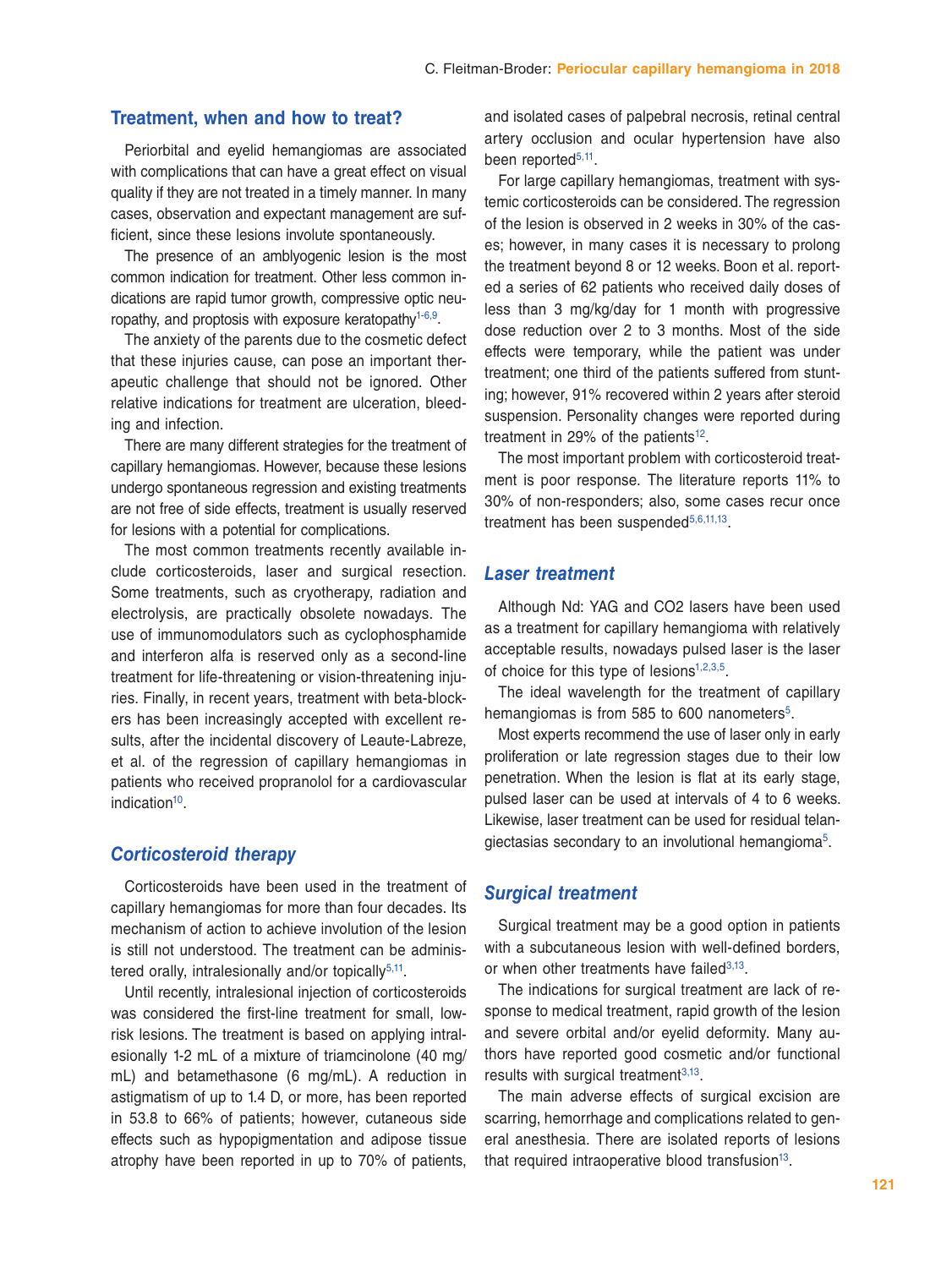<span id="page-4-0"></span>

**Figure 4.** Protocol for the evaluation of patients prior to treatment with propranolol (modified from Haider, et al.16). aLobulated mass with a geographical configuration.

PHACE: (P)osterior fossa and other structural brain malformations; (H)emangiomas; (A)rteries anomalies; (C)ardiac anomalies/(C)oarctation of the aorta; and (E)ye abnormalities; NMR: nuclear magnetic resonance.

The main objective of early surgical excision is the prevention of amblyopia caused by astigmatism or visual deprivation. While late surgical treatment has a cosmetic goal.

### *Immunotherapy and chemotherapy*

Immunomodulators are potent therapeutic agents with serious side effects; therefore, they are reserved for tumors that threaten the eye or life.

Cyclophosphamide with or without steroids has been used with good results<sup>4</sup>. Recent studies have also demonstrated the effectiveness of interferon alfa-2 (IFN-a2) for the treatment of capillary hemangioma<sup>3</sup>. Side effects of these medications include myelosuppression, hepatotoxicity and neurotoxicity. The long-term effects of IFN-a2 in the developing brain are unknown.

#### *Beta-adrenergic antagonists*

Leaute-Labreze, et al. noted that the administration of systemic propranolol in a child with hypertrophic cardiomyopathy caused the regression of a nasal capillary hemangioma. These same authors demonstrated a total of 11 cases of infantile hemangiomas successfully treated with 2 mg/kg/day of systemic propranolol for a period of up to 9 months $10$ .

After this finding, a large number of published reports have shown important regressions of hemangiomas in different parts of the body $4,9,14$  $4,9,14$  $4,9,14$ .

The mechanism of action of propranolol in the reduction of hemangiomas has not been elucidated, but possible explanations include vasoconstriction, which is immediately visible as a change in coloration and a softer texture. Other factors that have been proposed as a mechanism of action are the decrease in the expression of different angiogenic factors, such as VEGF and BFGF, as well as an increase in the apoptosis of capillary endothelial cells<sup>[4](#page-5-1),[5](#page-5-3)[,10](#page-6-2)</sup>. Propanolol has a well-established safety and side effect profile. There is a lot of experience of its use in pediatric patients with cardiovascular disease and arterial hypertension. Although serious side effects have been demonstrated in infants who were exposed to beta-blockers in utero, postnatal exposure appears to be safe and free from serious side effects.

Adverse side reactions to beta-blockers include bradycardia, hypotension, hypoglycemia, gastroesophage-al reflux, fatigue and bronchospasm<sup>[5](#page-5-3)[,15](#page-6-7)</sup>.

A clinical history and physical examination focused on cardiovascular and respiratory diseases is necessary before treatment administration. The most widely used protocol for this treatment is<sup>16</sup>: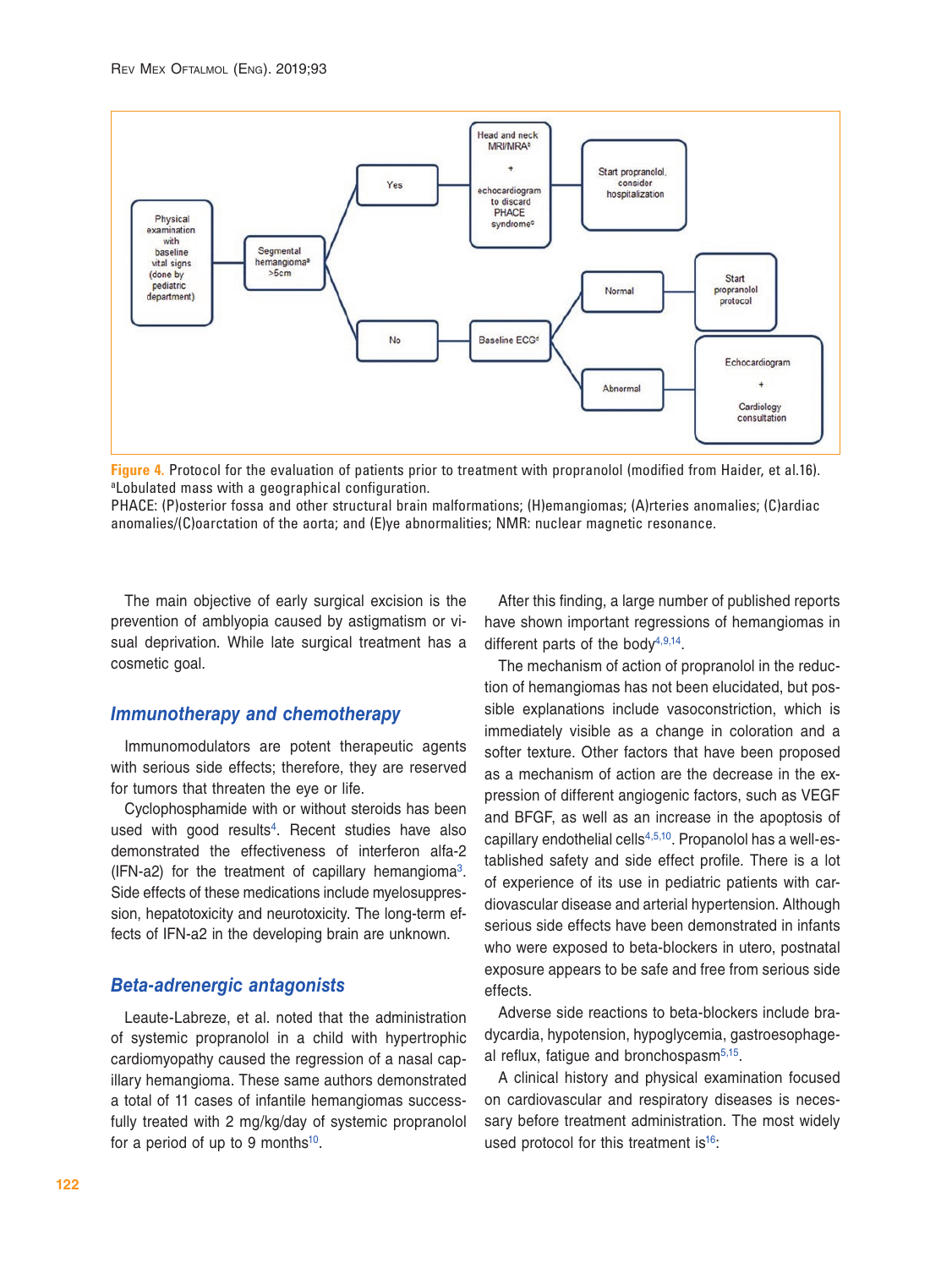| <b>Table 1.</b> Protocol for the administration of        |  |
|-----------------------------------------------------------|--|
| propranolol (modified from Haider, et al. <sup>16</sup> ) |  |

| <b>Suspension</b>      | 20 mg/5 mL or 40 mg/5 mL                                                                                                                                                                                           |
|------------------------|--------------------------------------------------------------------------------------------------------------------------------------------------------------------------------------------------------------------|
| Dose                   | 0.5 mg/kg/day divided into 3 doses for<br>$2-3$ days<br>1.0 mg/kg/day divided into 3 doses for<br>$2-3$ days<br>1.5 mg/kg/day divided into 3 doses for<br>$2-3$ days<br>2.0 mg/kg/day divided into 3 doses (final) |
| Monitoring             | Measure blood pressure + heart rate 24 h<br>after each dose change                                                                                                                                                 |
| <b>Discontinuation</b> | Decrease the dose gradually for 2 weeks                                                                                                                                                                            |

- Baseline echocardiography and a 48-hour hospitalization for pre-treatment vital signs monitoring.
- Administration of propranolol 0.16 mg/kg every 8 h as starting dose.
- Increase the dose to a maximum of 0.67 mg/kg every 8 hours (2 mg/kg/day) if vital signs and blood glucose allow it.
- The treatment must be maintained during the proliferative phase of the hemangioma or until there is no visible improvement.
- Gradual reduction of the dose for a period of 2 weeks.

Haider et al. published a protocol in 2010 for the treatment with oral propranolol without the need for hospitalization [\(Fig. 4\)](#page-4-0) in 17 patients and achieved growth detention or size decrease of all treated lesions. There were only mild side effects in 6 of these patients, and there was no need to suspend treatment in any patient<sup>[17](#page-6-9)</sup> (Table 1).

Guo, al. reported for the first time the effectiveness of 0.5% topical timolol solution applied directly on the surface of the lesion<sup>18</sup>. Since then, several studies have shown the effectiveness of topical treatment with 0.5% timolol solution or 0.1% gel 3 or 4 times a day, with an excellent safety profile. Likewise, it has been shown that the capillary hemangiomas that best respond to this treatment are the superficial ones and those that are in the proliferative phase $16,18-24$  $16,18-24$  $16,18-24$ .

In most referral centers, topical or systemic beta-blockers, depending on the characteristics of the lesion, are nowadays the first-line treatment for this type of lesions.

# **Conclusions**

Capillary hemangiomas are the most common periocular tumors in childhood and represent an important risk factor for visual loss and amblyopia even though the natural history of the disease is spontaneous regression.

The identification and treatment of amblyogenic lesions is extremely important, as well as the monitoring of cases in which the risk of evolving towards an amblyogenic lesion is high.

Currently, beta-adrenergic antagonists have revolutionized the treatment of these injuries, giving an invaluable option to the therapeutic arsenal, with excellent results and safety profile.

Nowadays, the gold standard for the treatment of capillary hemangiomas is, without a doubt, the treatment with beta-blockers, either systemic or topical, depending on the type of hemangioma. With this safer and more effective treatment, we can currently treat this lesions that in the past were just kept under observation, diminishing the cosmetic sequelae and the social stigma of patients having such lesions in their facial area.

#### **Conflicts of interest**

The author declares no conflict of interests with any of the contents or medications mentioned in this article.

# **Ethical disclosures**

**Protection of human and animal subjects.** The authors declare that no experiments were performed on humans or animals for this study.

**Confidentiality of data.** The authors declare that they have followed the protocols of their work center on the publication of patient data.

**Right to privacy and informed consent.** The authors have obtained the written informed consent of the patients or subjects mentioned in the article. The corresponding author is in possession of this document.

### **References**

- <span id="page-5-0"></span>1. Hoyt C, Taylor D. Pediatric Ophthalmology and Strabismus. 3rd ed. Philadelphia: Elsevier Saunders; 2005.
- <span id="page-5-6"></span>2. Nelson LB, Olitsky SE. Harley's Pediatric Ophthalmology. 5<sup>th</sup> ed. Philadelphia: Lippincott Williams & Wilkins; 2005.
- <span id="page-5-2"></span>3. Shields JA, Shields CL. Eyelid, Conjunctival, and Orbital Tumors. 2<sup>nd</sup> ed. Philadelphia: Lippincot Williams & Wilkins; 2008.
- <span id="page-5-1"></span>4. Fabian ID, Ben-Zion I, Samuel C, Spierer A. Reduction in astigmatism using propranolol as first-line therapy for periocular capillary hemangioma. Am J Ophthalmol. 2011;151(1):53-8.
- <span id="page-5-3"></span>5. Ni N, Wagner RS, Langer P, Guo S. New Developments in the Management of Periocular Capillary Hemangioma in Children. J Pediatr Ophthalmol Strabismus. 2011;48(5):269-76.
- <span id="page-5-4"></span>6. Frank RC, Cowan BJ, Harrop AR, Astle WF, McPhalen DF. Visual development in infants: visual complications of periocular hemangiomas. J Plast Reconstr Aesthet Surg. 2010;63(1):1-8.
- <span id="page-5-5"></span>7. North PE, Waner M, Mizeracki A, Mihm JMC. GLUT1: a newly discovered immunohistochemical marker for juvenile hemangiomas. Hum Pathol. 2000;31(1):11-22.